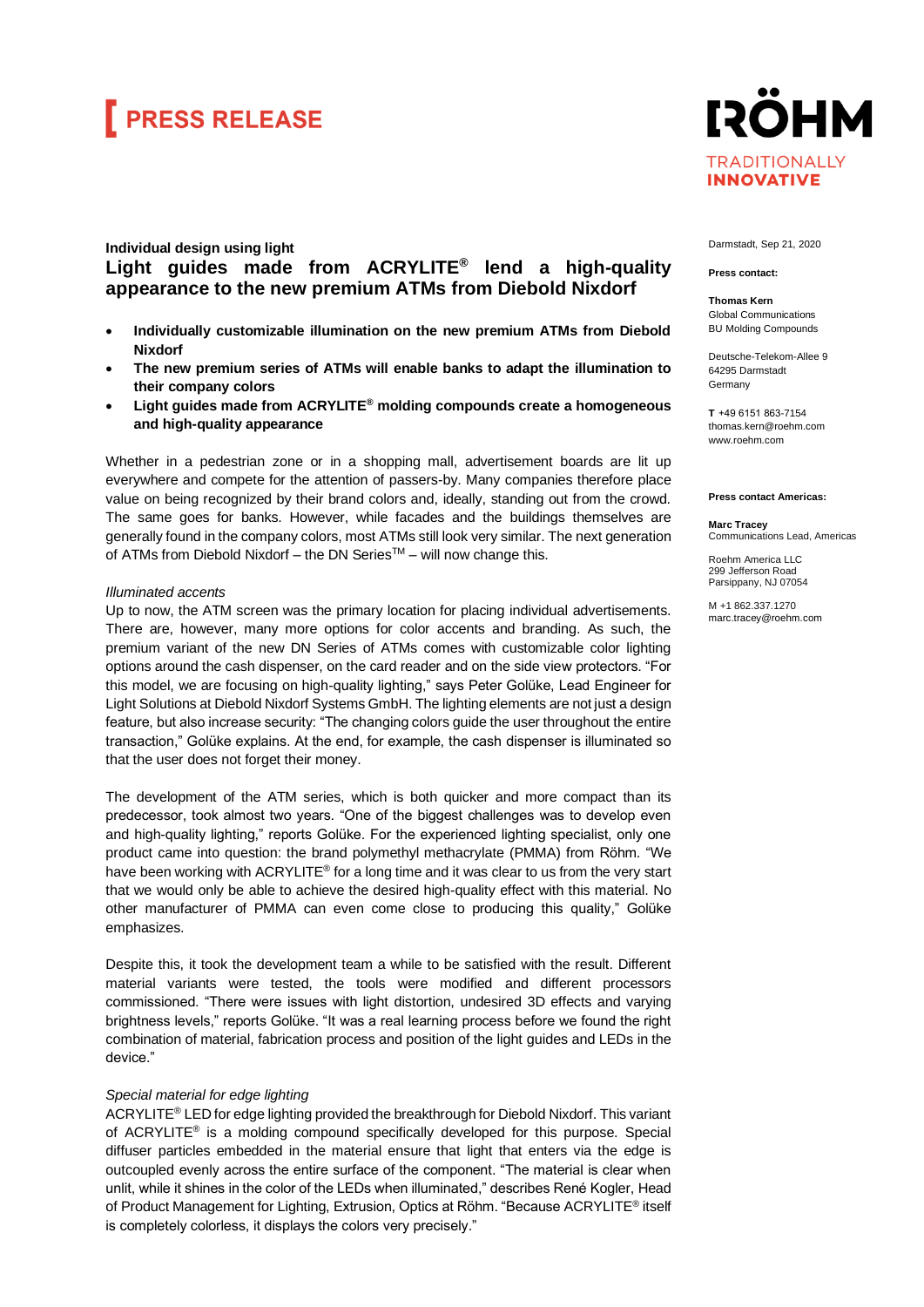## **FRESS RELEASE**



These are properties which impressed the lighting experts at Diebold Nixdorf: "In our view, this is a fantastic material," says Golüke. "The light distribution is so uniform that the light guide which surrounds the cash dispenser in a U-form is illuminated absolutely homogeneously."

The DN Series uses two different versions of the special molding compound: ACRYLITE® LED LD12 for the light guide surrounding the card reader and ACRYLITE® LED LD48 for the lighting element around the cash dispenser. "The two types have a different content of diffuser particles," Kogler explains. After all, the distance the light has to cover also plays a role in achieving homogeneous edge illumination. ACRYLITE® LED for edge lighting is therefore available in four different variants, enabling even light extraction from components up to 96 centimeters in length.

### *Illuminated view protection*

While ACRYLITE<sup>®</sup> LED uses diffuser particles to extract light in a homogeneous way, the standard versions of the brand PMMA from Röhm also possess excellent light guiding properties – a factor which can be seen in the side view protectors installed on the ATM. "We use ACRYLITE® GS sheets here, which are printed with an almost invisible structure," Golüke explains. The view protector can be set up so that it is only illuminated when the ATM is in use.

The diverse and high-quality overall impression of the illuminating elements remains intact over many years in ACRYLITE® products, as all material versions display the highest surface hardness of all thermoplastics, thus providing good functional properties. A durable premium look for a premium product.